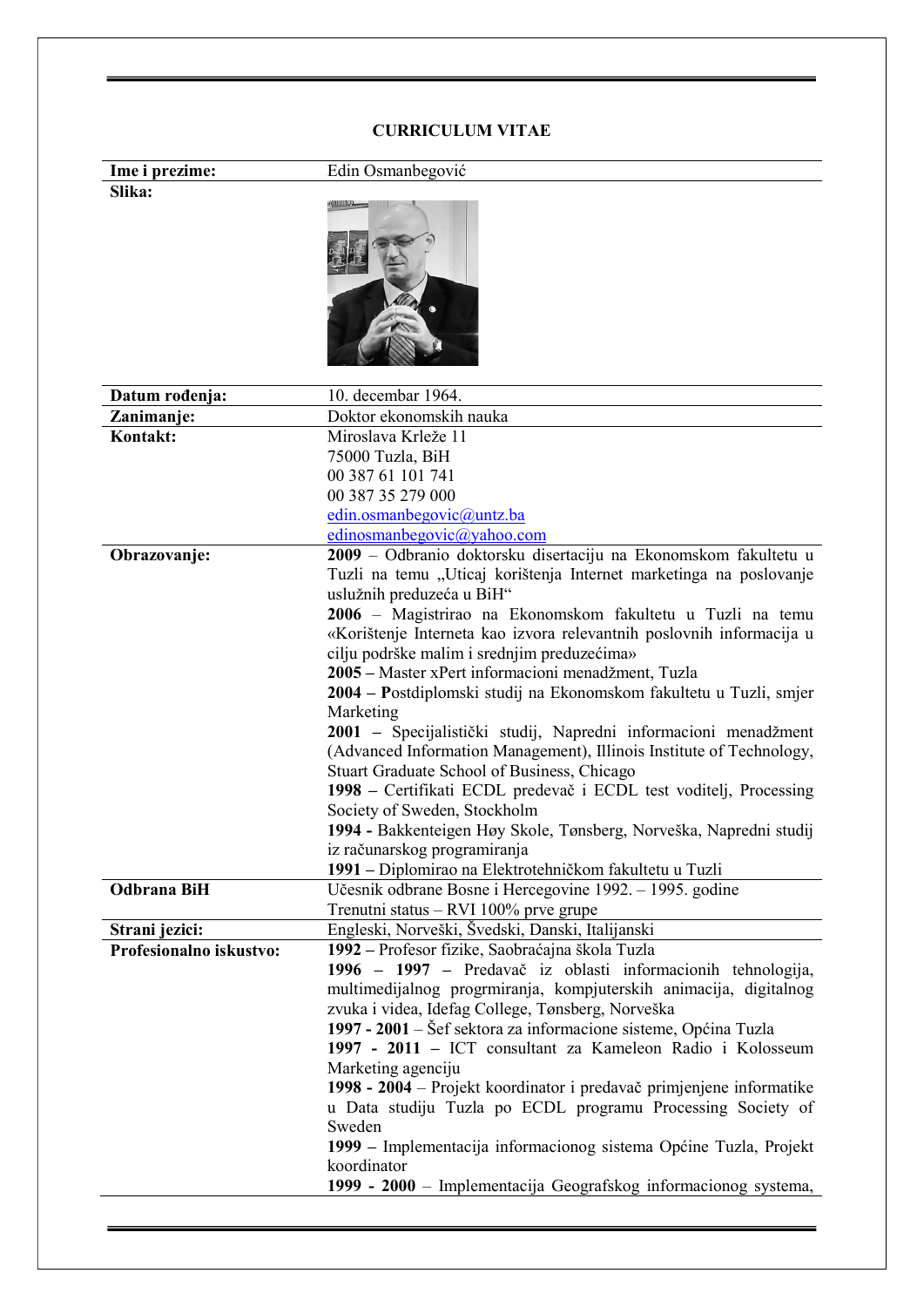|                       | Komunalac Tuzla, Projekt koordinator                                                                       |
|-----------------------|------------------------------------------------------------------------------------------------------------|
|                       | 2000 - Stručna edukacija iz oblasti razvoja poslovnih inkubatora i                                         |
|                       | tehnoloških parkova, Manchester i Blackburn, Engleska                                                      |
|                       | 2001 – 2005 – Šef informacionog odsjeka, Tuzlanski kanton                                                  |
|                       | 2004 – Učestovao u ekspertnom timu za izradu projekta "BIT –                                               |
|                       | Business and Inovation Technology" centra, Općina Tuzla – SINTEF                                           |
|                       | Norveška                                                                                                   |
|                       | 2006 – Viši asistent na Ekonomskom fakultetu u Tuzli na predmetima:                                        |
|                       | Poslovna informatika, Menadžment informacioni sistemi, E-marketing                                         |
|                       | 2010 -  Docent na Ekonomskom fakultetu u Tuzli na užoj naučnoj                                             |
|                       | oblasti Poslovna informatika (predmeti: Poslovna informatika,                                              |
|                       | Menadžment informacioni sistemi, Digitalna ekonomija i Elektronsko<br>poslovanje)                          |
|                       | 2015 -  Vanredni profesor na Ekonomskom fakultetu u Tuzli na užoj                                          |
|                       | naučnoj oblasti Digitalna ekonomija (predmeti: Poslovna informatika,                                       |
|                       | Menadžment informacioni sistemi, Digitalna ekonomija, Elektronsko                                          |
|                       | poslovanje, Digitalni mediji i Internet marketing)                                                         |
|                       | 2011 – 2019 Mentorisao 8 odbranjenih magistarskih radova.                                                  |
|                       | 2016 – 2019 Trenutno mentoriše dva projekta doktorskih disertacija.                                        |
| Knjige:               | 1) Osmanbegović E., Latifagić M., Forumova škola informatike,<br>ABF Data Studio FGT, 1999, Tuzla          |
|                       | 2) Osmanbegović E., Latifagić M., Osnove praktične informatike,<br>ABF Data Studio FGT, 2002, Tuzla        |
|                       | 3) Osmanbegović E., Latifagić M., Excel: Tabelarni kalkulatori,                                            |
|                       | Offsett, 2005, Tuzla                                                                                       |
|                       | 4) Osmanbegović E., Latifagić M., Access baze podataka, Offset,<br>2005, Tuzla                             |
|                       | 5) Osmanbegović E., Tenić A., Poslovni informacijski sistemi,<br>Univerzitet "Džemal Bijedić, 2006, Mostar |
|                       | 6) Osmanbegović E., Latifagić M., Poslovno-praktična informatika,<br>Off-Set, 2007, Tuzla                  |
|                       | 7) Osmanbegović E., Priručnik za pripremu prijemnog ispita iz                                              |
|                       | informatike, Ekonomski fakultet Univerziteta u Tuzli, Off-Set,<br>2010., Tuzla.                            |
|                       | 8) Osmanbegović E., "Internet u savremenim marketinškim<br>procesima", Off-Set, 2011, Tuzla                |
|                       | 9) Osmanbegović E., "Informacione<br>tehnologije<br>za                                                     |
|                       | menadžere", Neutrino, 2017, Tuzla                                                                          |
|                       | 10)<br>Osmanbegović E., "Informacione<br>tehnologije<br>za                                                 |
|                       | menadžere 2.0", Neutrino, 2020, Tuzla                                                                      |
| Naučni i stručni rad: | <b>Osmanbegovic E.,</b> Research of Sources of Secondary<br>1)                                             |
|                       | Marketing Data on Internet, Transition, Journal for Economy                                                |
|                       | and Policy of Transition, No. 15, Tuzla, 2004.                                                             |
|                       | <b>Osmanbegovic E., Electronic Business, Transition, Journal for</b><br>2)                                 |
|                       | Economy and Policy of Transition, No. 16, Tuzla, 2005.                                                     |
|                       |                                                                                                            |
|                       | <b>Osmanbegovic E., H. Zigic, Usage of Mobile ICT Means in</b><br>3)                                       |
|                       | Agricultural Production, Faculty of Technology of Tuzla and                                                |
|                       | Agricultural Faculty of Sarajevo, International Conference                                                 |
|                       | "agroTECH", Gradacac, 2006.                                                                                |
|                       | <b>Osmanbegovic E., A. Tenic, Perception of ICT Usage in</b><br>4)                                         |
|                       | SMEs, Third International Symposium for Interdisciplinary                                                  |
|                       | Management Research, Osijek, Croatia, 2007.                                                                |
|                       | A. Tenic, E. Osmanbegovic, Redesigning of Organization of<br>5)                                            |
|                       | Information Systems, Third International Symposium for                                                     |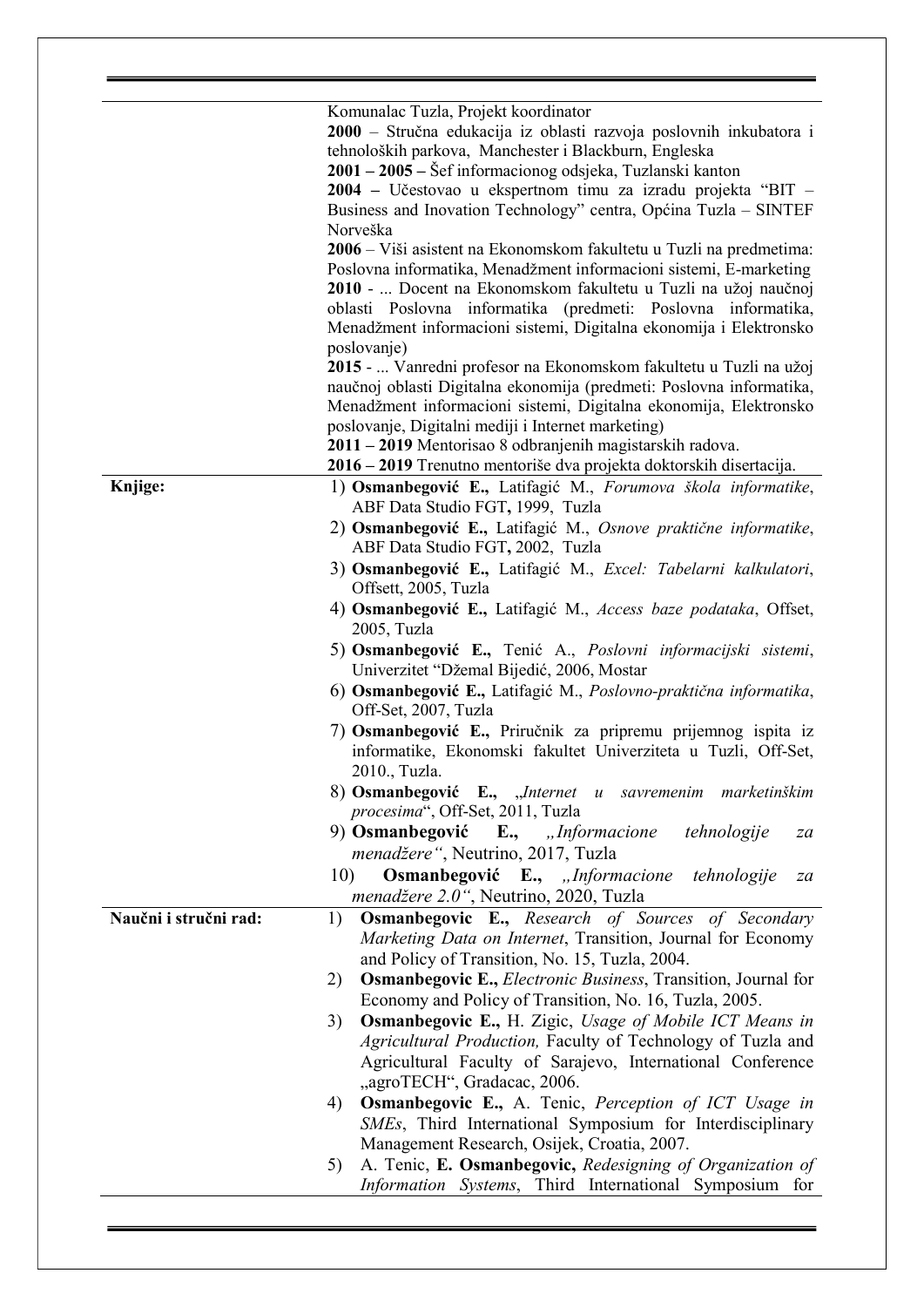Interdisciplinary Management Research, Osijek, Croatia, 2007.

- 6) Osmanbegovic E., Infrastructural Premises for Usage of e-Business in B&H, Economic Review, Journal for Economy and Business, No. 8/2006, Tuzla, 2006.
- 7) Osmanbegovic E., Kokorovic M., Implementation of Information System in Utility Company with Application of SDLC Method, Economic Review, Journal for Economy and Business, No. 9/2006, Tuzla, 2006.
- 8) Osmanbegovic E., Klopic R., Premises for Usage of Internet Marketing in Tuzla Canton, Proceedings, University "Džemal Bijedic, Faculty for management, No. 10, Mostar, 2006.
- 9) **Osmenbegovic E.,** "Role and Place of Technology in Development of University", Economic Review, Journal for Economy and Business, No. 10/2007, Tuzla, 2007.
- 10) Sabanovic M., Jusic N., Osmanbegovic E., "CEFTA Agreement and Its Influence of Food Industry of B&H",Faculty of Technology of Tuzla and Agricultural Faculty of Sarajevo, 2<sup>nd</sup> International Conference "agroTECH", Proceedings, Gradacac, 2007.
- 11) **Osmanbegovic E.,** Kokorovic M., "*Impact of Liberalization of* Market of Electrical Energy", Transition, Journal for Economy and Policy of Transition, No. 18, Tuzla, 2008.
- 12) Sabanovic Z., Osmanbegovic E., "Off-line Data Processing in Business Systems", Economic Review, Journal for Economy and Business, No. 9/2008, Tuzla, 2008.
- 13) Osmanbegovic E., Sabanovic Z., Internet Users' behavior, University of Primorska, Faculty of Tourism Studies, Scientific Conference with International Participation: Management, Education and Tourism - Creative in Changes, Portoroz, 2009.
- 14) Sabanovic Z., Osmanbegovic E., Dynamic Data Exchange in Business Systems, University of Primorska, Faculty of Tourism Studies, Scientific Conference with International Participation: Management, Education and Tourism - Creative in Changes, Portoroz, 2009.
- 15) Osmanbegovic E., "Internet Communication as Mean of Improvement of Overall Business Communication", International Conference: "How to Manage in Crisis", Proceedings, University of Tuzla, Faculty of Economics, 2009.
- 16) Klopic R., Osmanbegovic E., "Research of Price Policy onForeign markets", Economic Review, Journal for Economy and Business, No. 13/2009, Tuzla
- 17) Osmanbegovic E., Klopic R., "Development of Internet as a Marketng Media", Proceedings, University "Džemal Bijedic, Mostar, Br. 14/2009, Mostar
- 18) Osmanbegovic E., "Perspectives of Development of Internt Marketing in B&H", Transition, Journal for Economy and Policy of Transition, Tuzla, Vol. 11, Br. 24, 2010, Tuzla
- 19) Osmanbegovic E., Sabanovic Z., Role of Technology in Development of University - Case of Student Internet Resources at University of Tuzla, Bosnia and Herzegovina, 2010 EMUNI Conference on Higher Education and Research, Proceedings, Vol. 3.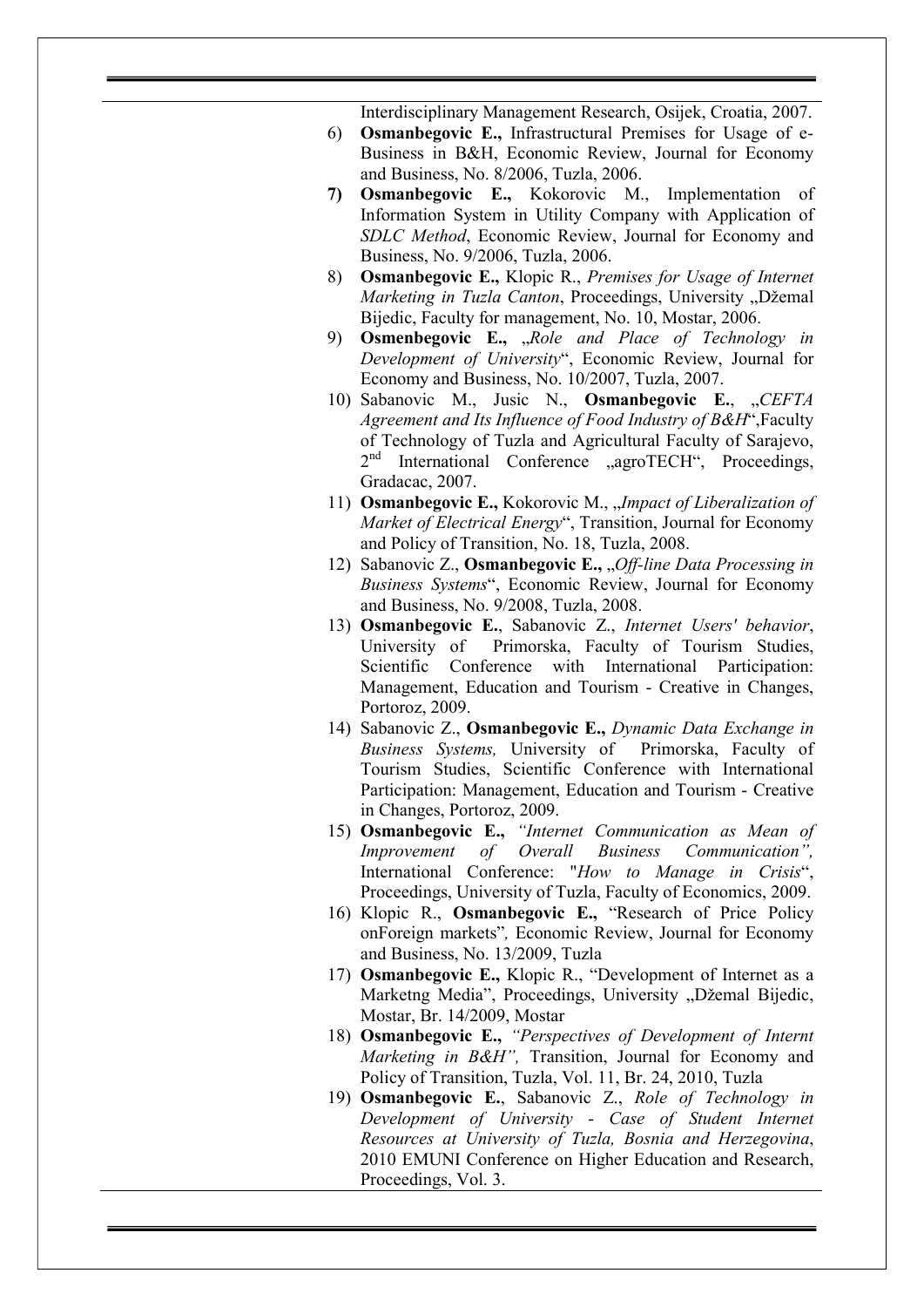- 20) Kurtic A., **Osmanbegovic E.**, Hadzidedic H., *Development of* Selective Types of Tourism Through Innovation of Tourism Products in Bosanska Posavina, University of Primorska, Faculty of Tourism Studies, 2nd Scientific Conference with International Participation: Management, Education and Tourism - Social Responsibility for Sustainable Development, Portoroz, 2010.
- 21) **Osmanbegovic E.**, Kurtic A., Sabanovic Z., Selection of CRM Applications in Function of Improvement of Client Relationships, University of Primorska, Faculty of Tourism Studies, 2nd Scientific Conference with International Participation: Management, Education and Tourism - Social Responsibility for Sustainable Development, Portoroz, 2010.
- 22) Sabanovic Z., Osmanbegovic E., The Role Of Barcode Technology In Inventory Management, University of Primorska, Faculty of Tourism Studies, 2nd Scientific Conference with International Participation: Management, Education and Tourism - Social Responsibility for Sustainable Development, Portoroz, 2010.
- 23) Osmanbegovic E., "Characteristics of Internet marketing in Service Enterprises", Proceedings – Scientific Journal for Theory and Practice within Business Informatics", No 1., Faculty of Business Informatics, University Apeiron, Travnik, 2010
- 24) Osmanbegovic E., Information Security according to Standard ISO/IEC 27001, Transition, Journal for Economy and Policy of Transition, Tuzla, 2011, Vol. 12, Br. 26.
- 25) Dzafic Z., Osmanbegovic E., Innovation and Entrepreneurship - Case of Bosnia And Herzegovina, 3rd Scientific Conference with International Participation: Management, Education and Tourism - Solidarity for Social Capital, Portoroz, 2011.
- 26) Osmanbegović E., Suljić M., Data Mining Approach for Predicting Student Performance, Ekonomska revija, časopis za ekonomiju i biznis, Ekonomski fakultet u Tuzli, Br. Vol. X, Issue 1, 2012
- 27) Osmanbegović E., Haris Agić H., Suljic M., Data Mining Approach for Making Prediction of Students Success, International Conference on Advanced Information and Communication Technology for Education (ICAICTE 2013), Hainan, China, 2013.
- 28) Osmanbegović E., Rožajac A., E-readiness as a neasure of Development Of Information Society in Countries of western Balkans, Tranzition, Transition, Journal for Economy and Policy of Transition, Tuzla, Vol. 15, No. 31, 2013.,
- 29) Delić Z, Osmanbegović E., Social Networks Perception Functioning as Social Democracy Improvements: Bosnia and Herzegovina Example, International School for Social and Business Studies (ISSBS), Celje, 3rd International Conference MakeLearn 2013: Active Citizenship by Knowledge Management & Innovation, Zadar, 2013.
- 30) Osmanbegović E., Zahirović S., Perception of Information Security of Management of Banking and Insurance Companies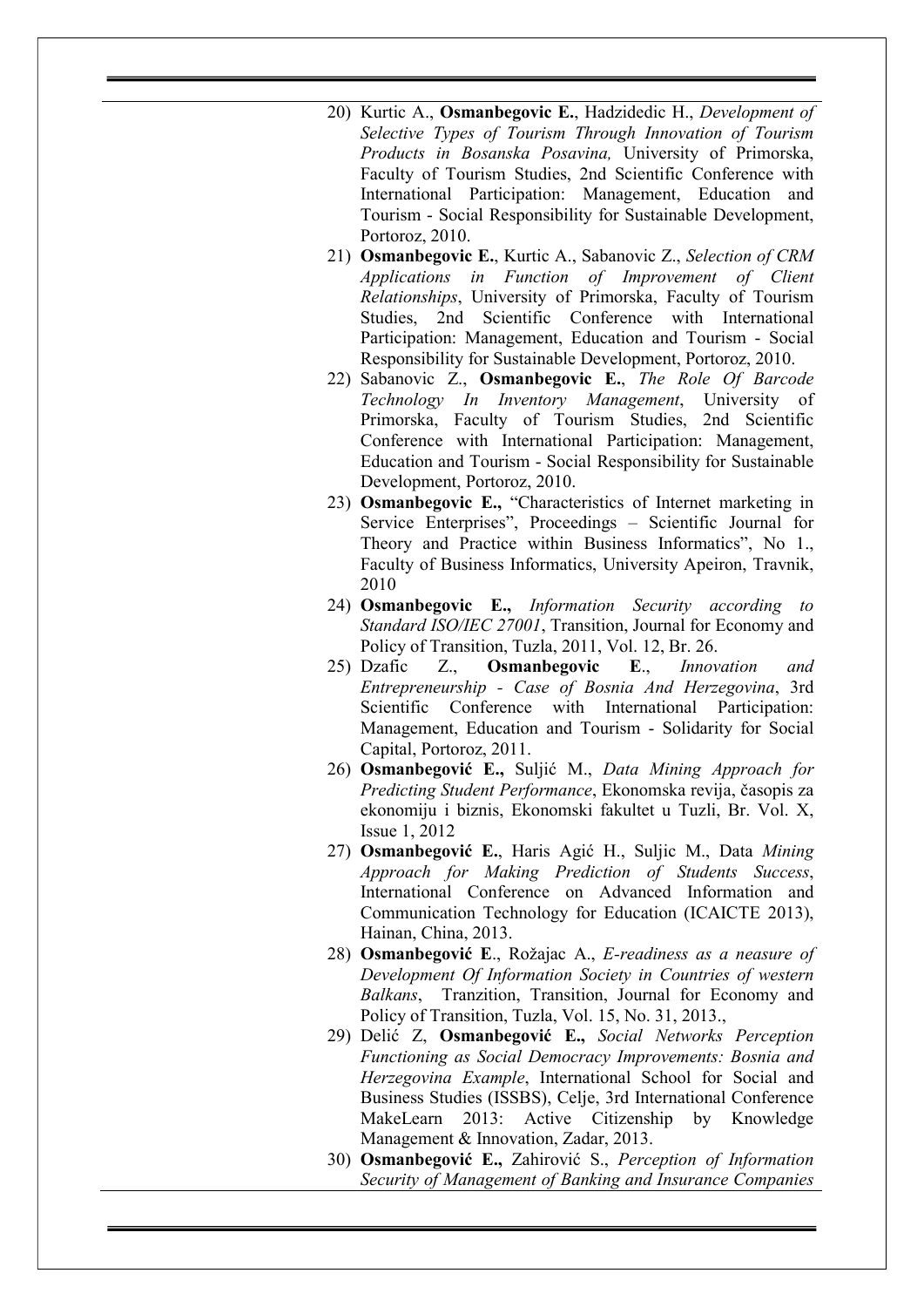in Countries of Western Balkans, Research in Applied Economics, Vol 5., No 2., Macrothink Institute, Las Vegas, 2013.

- 31) Hodžić K., Osmanbegović E., Economic Aspects of systematic Corruption in Devastated Societies, Proceedings, Number 5, Law faculty, University of Vitez, Travnik, 2013.
- 32) Hodžić K., Osmanbegović E., Introduction in Political Economy of Corruption in Devastated Transition Societies, Proceedings, International Conference – Public nad private Aspects of legal reforms in B&H, Law faculty, University of Tuzla, Tuzla, 2013.
- 33) Osmanbegović E., Agić H., Suljić M., Prediction of Students' Success by Applying Data Mining Algorithams, Journal of Theoretical and Applied Information Technology, Islamabad, 2014
- 34) Osmanbegović E., Hodžić K. and Suljic M., Model for Estimating the Potential of Social Networking Sites Usage in Tourism Industry in Bosnia and Herzegovina, Journal of Knowledge Management, Economics and Information Technology, Vol. IV, No 1., Bukurest, 2014
- 35) Osmanbegović E., Rožajac A., Information Economy as a factor of Development od Modern Society, Proceedings, 2. International Symposium, – Chalanges of Accounting profession in Bosnia and Herzegovina, Fin Consult, Fojnica, 2014.
- 36) Osmanbegović E., Suljic M., Determining Dominant Factor for Students Performance Prediction by Using Data Mining Classification Algorithms, Transition, Journal for Economy and Policy of Transition, Tuzla, Vol. 16, Br. 34, 2015, Tuzla
- 37) **Osmanbegović E.,** Suljić M., Agić H., "Determining Dominant Factor for Students Performance Prediction by Using Data Mining Classification Algorithms", Tranzicija, Časopis za ekonomiju i politiku tranzicije, Godina 16, Broj 34, Tuzla, 2014., str. 147 – 158
- 38) Osmanbegović E., Suljić M., "Selection of CRM  $Applications$ ",  $4<sup>th</sup> International Scientific Conference$ ...Economy of Integration, Faculty of Economics, University of Tuzla, Proceedings Book, 2015, str 307 – 320
- 39) Agić H., Osmanbegović E., Suljić M., "The Impact of Certian Socio-demographic Conditions on Students' Success in Learning", Research in Pedagogy, Vol. 6, No. 2, Beograd, 2016
- 40) Osmanbegović E., Suljić M., Agić H., "A Review of Estimation of Software Product Development Cost", Ekonomski vjesnik, Ekonomski fakultet u Osijeku, 2017, str  $195 - 208$
- 41) Suljić M., Osmanbegović E., "ERP system in digital enviroment: a comprehensive bibliography review of the literature in period 2010-2015", International Conference on Economic and Social Studies (ICESoS'17) "The Rural Business Development in the Balkan Region", International Burch University, Proceedings Book, Sarajevo, Bosnia and